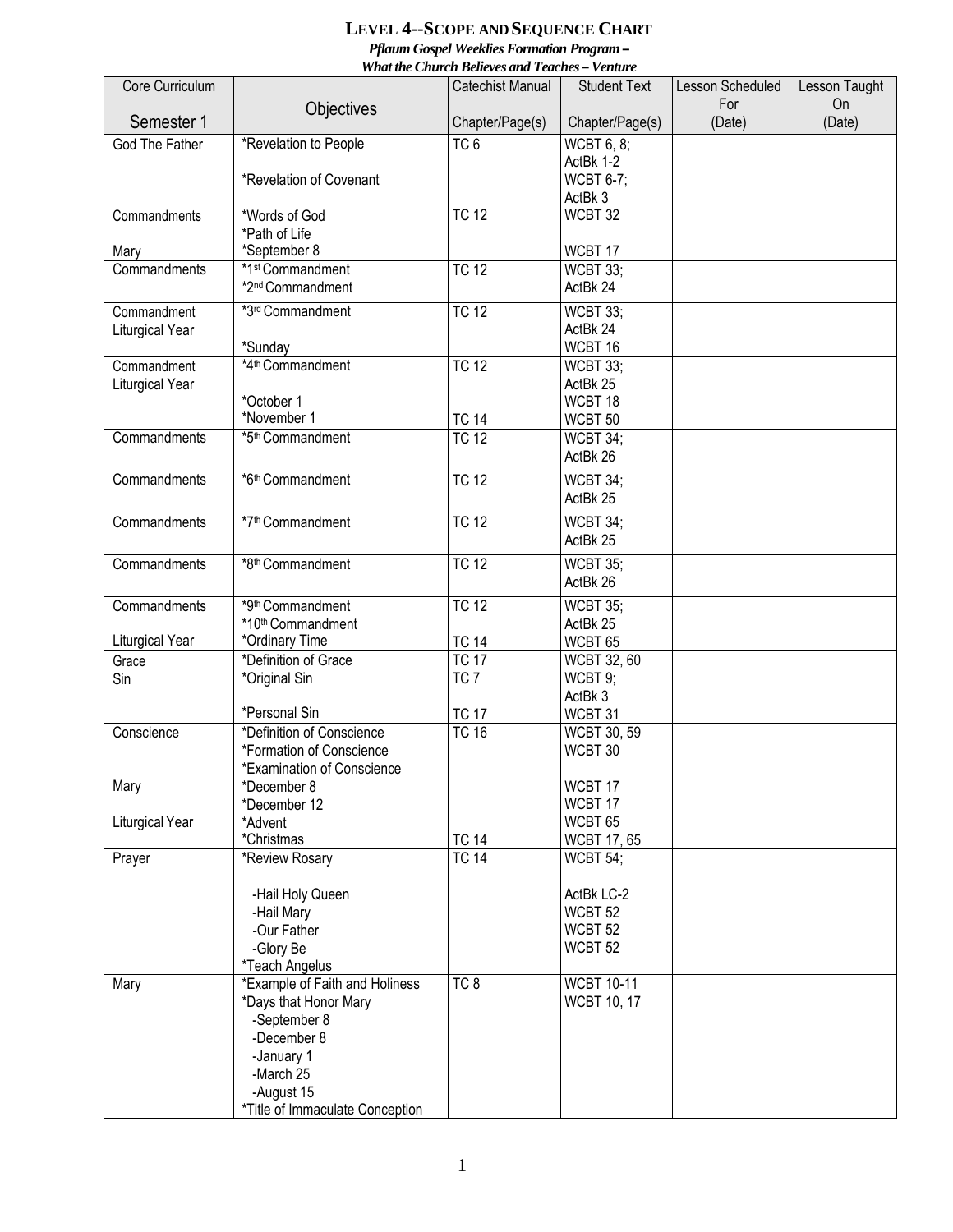## **LEVEL 4--SCOPE AND SEQUENCE CHART**

*Pflaum Gospel Weeklies Formation Program –*

| What the Church Believes and Teaches – Venture |                                                                                    |  |  |  |  |  |
|------------------------------------------------|------------------------------------------------------------------------------------|--|--|--|--|--|
| <b>Faith Formation</b>                         | should be scheduled such as All                                                    |  |  |  |  |  |
| Opportunities                                  | Saints Prayer, Thanksgiving and/or<br>Advent Prayer services;<br>Confessions, etc. |  |  |  |  |  |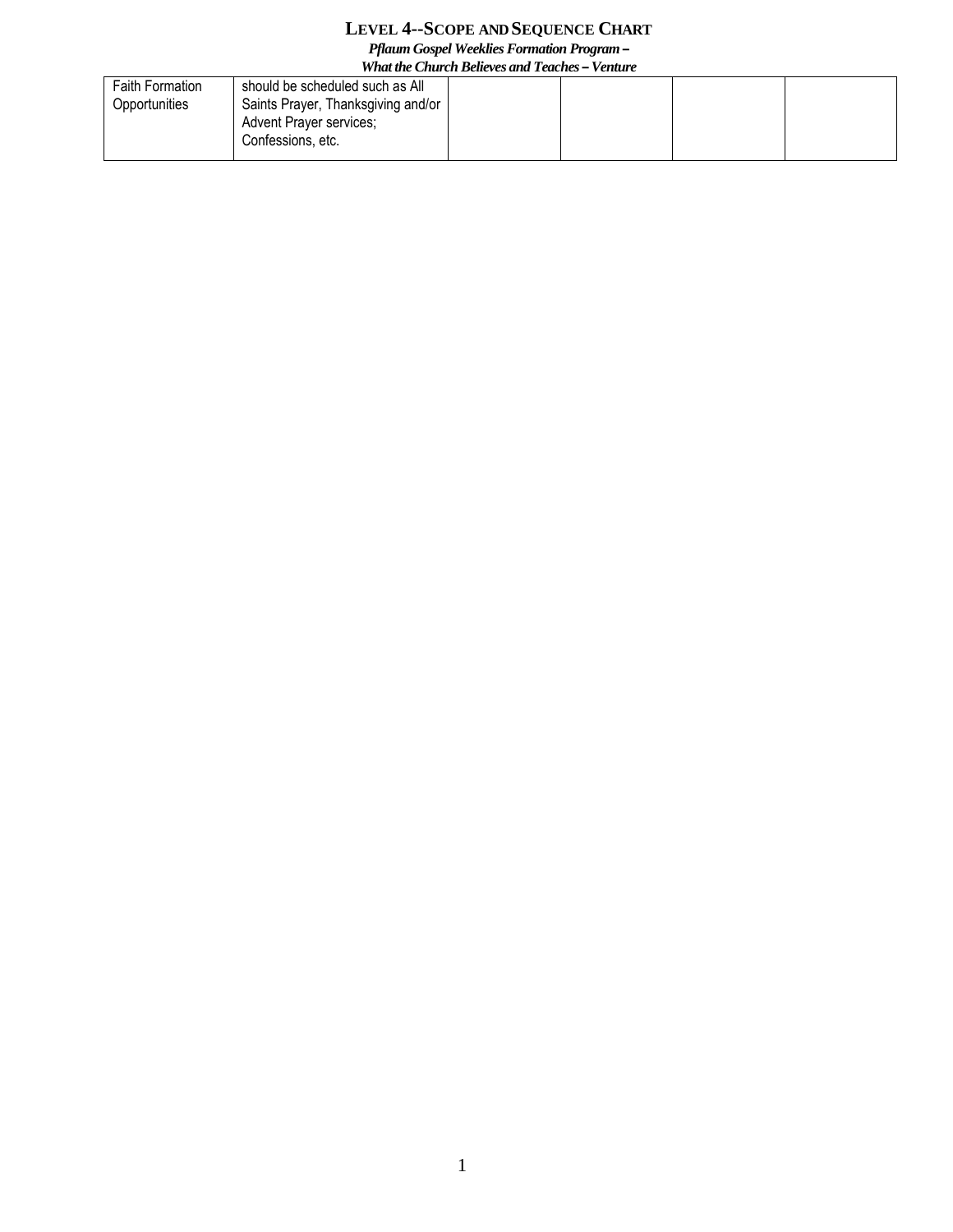## **LEVEL 4--SCOPE AND SEQUENCE CHART** *Pflaum Gospel Weeklies Formation Program –*

*What the Church Believes and Teaches – Venture* 

|                        |                                 | rrna me Church Deueres and Teaches – rename |                     |                  |               |
|------------------------|---------------------------------|---------------------------------------------|---------------------|------------------|---------------|
| Core Curriculum        |                                 | Catechist Manual                            | <b>Student Text</b> | Lesson Scheduled | Lesson Taught |
|                        | Objectives                      |                                             |                     | For              | On            |
| Semester 2             |                                 | Chapter/Page(s)                             | Chapter/Page(s)     | (Date)           | (Date)        |
| Jesus Christ           | *Reveals New Covenant           | TC6                                         | WCBT7               |                  |               |
|                        | *Fulfills God's Promises        |                                             | WCBT <sub>6</sub>   |                  |               |
|                        |                                 |                                             |                     |                  |               |
| <b>Beatitudes</b>      | *Heart of Jesus Teaching        | <b>TC 12</b>                                |                     |                  |               |
|                        | *Blessed are the Poor in Spirit | TC <sub>9</sub>                             | WCBT 36;            |                  |               |
|                        |                                 |                                             | ActBK 23            |                  |               |
| <b>Beatitudes</b>      | *Blessed are Those who Mourn    | <b>TC 12</b>                                | <b>WCBT 36;</b>     |                  |               |
|                        | *Blessed are the Meek           |                                             | ActBk 23            |                  |               |
|                        |                                 |                                             |                     |                  |               |
| <b>Beatitudes</b>      | *Blessed are Those who Hunger   | <b>TC 12</b>                                | WCBT 36:            |                  |               |
|                        | and Thirst for Righteousness    |                                             | ActBk 23            |                  |               |
|                        | *Blessed are the Merciful       |                                             |                     |                  |               |
| Liturgical Year        | *February 2                     |                                             | A,B,C               |                  |               |
| <b>Beatitudes</b>      | *Blessed are Pure of Heart      | <b>TC 12</b>                                | WCBT 36;            |                  |               |
| Liturgical Year        |                                 |                                             | ActBk 23            |                  |               |
|                        | *Lent                           | <b>TC 14</b>                                | <b>WCBT 65;</b>     |                  |               |
|                        |                                 |                                             | ActBk ES-1          |                  |               |
|                        |                                 |                                             |                     |                  |               |
|                        | *March 3                        |                                             |                     |                  |               |
|                        | *March 19                       |                                             | WCBT 18             |                  |               |
|                        | "Keeping God's Children Safe"   |                                             |                     |                  |               |
|                        | Personal Safety Lesson          |                                             |                     |                  |               |
| <b>Beatitudes</b>      | *Blessed are the Peacemakers    | <b>TC 12</b>                                | WCBT 36;            |                  |               |
|                        |                                 |                                             |                     |                  |               |
|                        | *Blessed are those Persecuted   |                                             | ActBk 23            |                  |               |
| Corporal Works of      | *Feed the Hungry.               | <b>TC 14</b>                                | WCBT 50, 64;        |                  |               |
| Mercy                  | *Give Drink to the Thirsty.     |                                             | ActBk 27            |                  |               |
|                        | *Welcome the Stranger.          |                                             |                     |                  |               |
|                        | *Clothe the Naked.              |                                             |                     |                  |               |
|                        |                                 |                                             |                     |                  |               |
| Corporal Works of      | *Visit the Sick.                | <b>TC 14</b>                                | WCBT 50, 64;        |                  |               |
| Mercy                  | *Visit the Imprisoned.          |                                             | ActBk 27            |                  |               |
|                        | *Bury the Dead.                 |                                             |                     |                  |               |
| Social Justice         | *Lenten Project for the Poor or | TC 14, 16                                   | WCBT 24, 51;        |                  |               |
|                        | Celebration of the Sacrament of |                                             | ActBk 18, 29        |                  |               |
|                        | Penance                         |                                             |                     |                  |               |
| <b>Liturgical Year</b> | *Holy Week/Easter               | <b>TC 14</b>                                | <b>WCBT 17, 65</b>  |                  |               |
|                        | *Easter Season                  |                                             | ActBk ES-1          |                  |               |
|                        |                                 |                                             |                     |                  |               |
| Spiritual Works of     | *Teach the Ignorant.            | <b>TC 14</b>                                | WCBT 50, 64;        |                  |               |
| Mercy                  | *Comfort Those who Suffer.      |                                             | ActBk 27            |                  |               |
|                        | *Counsel the Doubtful.          |                                             |                     |                  |               |
| Spiritual Works of     | *Be Patient with Others.        | <b>TC 14</b>                                | WCBT 50, 64;        |                  |               |
| Mercy                  | *Forgive Those who Hurt You.    |                                             | ActBk 27            |                  |               |
|                        | *Correct those who need it.     |                                             |                     |                  |               |
|                        |                                 |                                             |                     |                  |               |
| Spiritual Works of     | *Pray for Others.               | <b>TC 14</b>                                | WCBT 50, 64;        |                  |               |
| Mercy                  | *Theological                    |                                             | ActBk 27            |                  |               |
| Virtues                | -Faith                          | <b>TC 10</b>                                | <b>WCBT 30-31</b>   |                  |               |
|                        | -Hope                           |                                             |                     |                  |               |
|                        | -Charity                        |                                             |                     |                  |               |
| Virtues                | *Cardinal                       | <b>TC 11</b>                                | WCBT 30-31, 50,     |                  |               |
|                        | -Prudence                       |                                             | 64                  |                  |               |
|                        | -Justice                        |                                             |                     |                  |               |
|                        |                                 |                                             |                     |                  |               |
|                        | -Fortitude                      |                                             |                     |                  |               |
|                        | -Temperance                     |                                             |                     |                  |               |
| <b>Faith Formation</b> | should be scheduled such as     |                                             |                     |                  |               |
| Opportuinites          | Lenten or May devotions,        |                                             |                     |                  |               |
|                        | Confessions, Divine Mercy       |                                             |                     |                  |               |
|                        | Chaplet, etc.                   |                                             |                     |                  |               |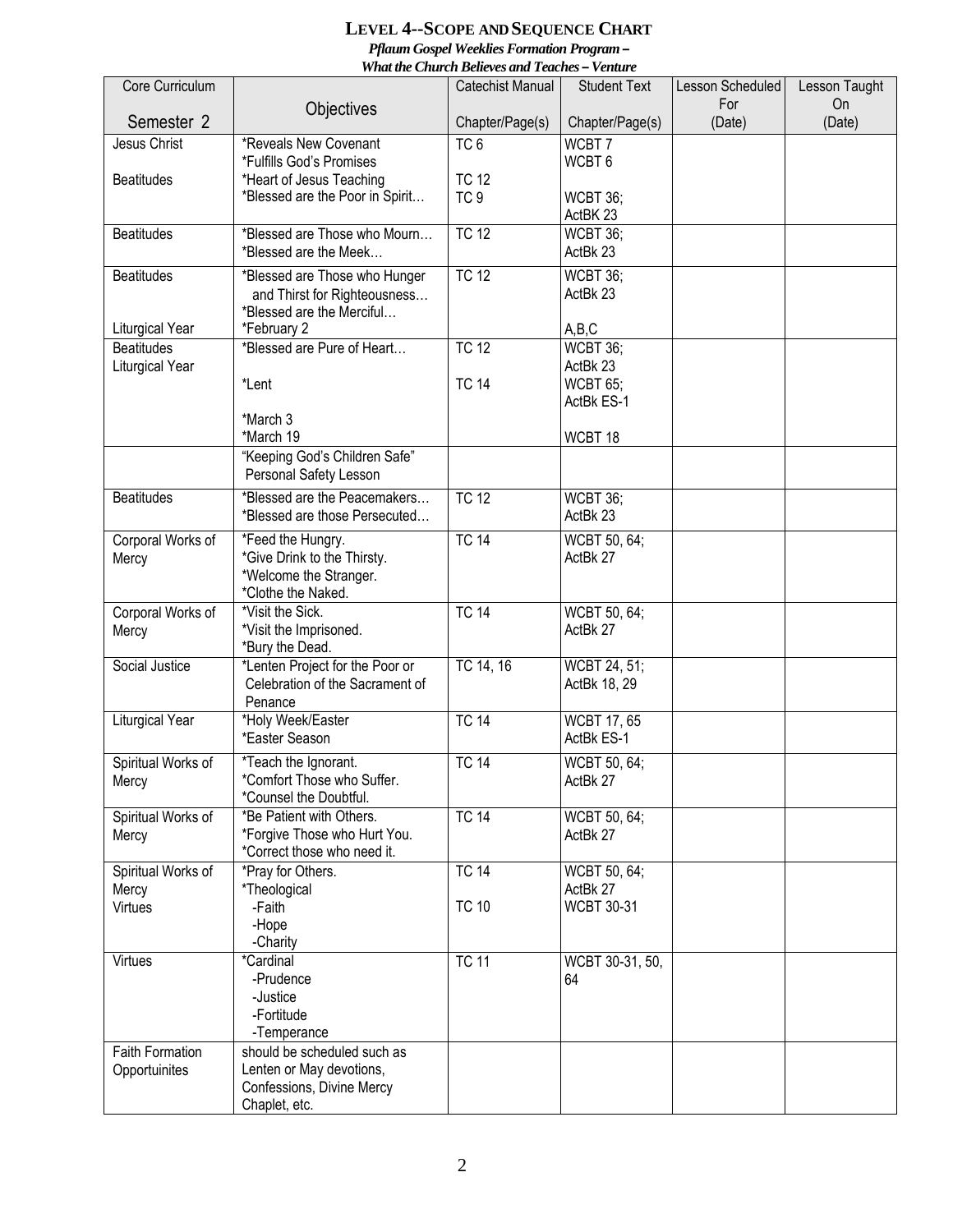## **LEVEL 4--SCOPE AND SEQUENCE CHART** *Pflaum Gospel Weeklies Formation Program –*

| <b>What the Church Believes and Teaches – Venture</b> |                           |              |                     |  |  |
|-------------------------------------------------------|---------------------------|--------------|---------------------|--|--|
| Level 4                                               | *Commandments             | <b>TC 12</b> | <b>WCBT 33-35:</b>  |  |  |
| <b>Mastery List</b>                                   |                           |              | ActBk 24-26;        |  |  |
|                                                       | *Beatitudes               | <b>TC 12</b> | $WCHT 36$ ;         |  |  |
|                                                       |                           |              | ActBk 23:           |  |  |
|                                                       | *Corporal Works of Mercy  | <b>TC 10</b> | <b>WCBT 50, 64;</b> |  |  |
|                                                       | *Spiritual Works of Mercy |              | ActBk 27            |  |  |